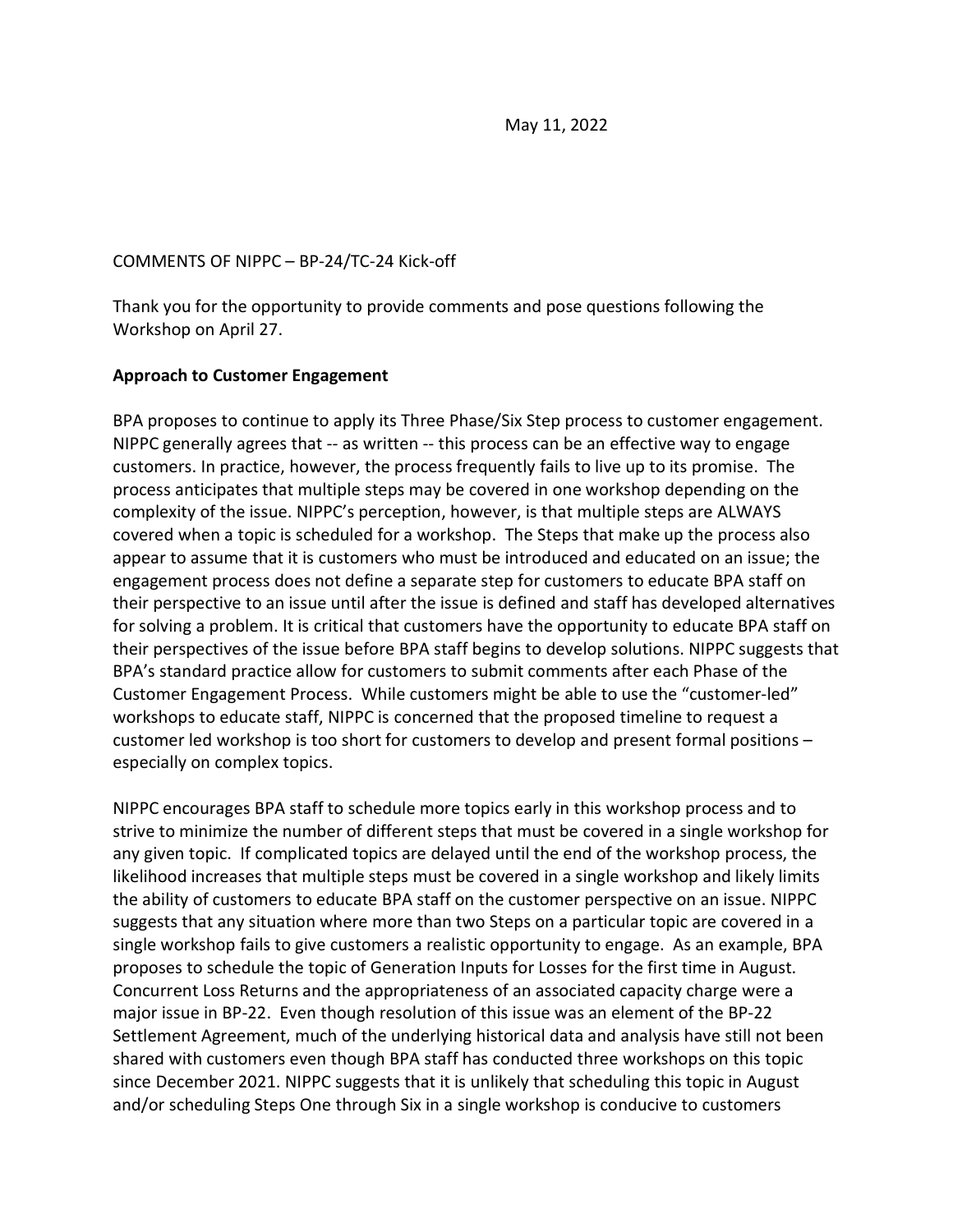believing that they have a real opportunity to engage with BPA staff on that issue. NIPPC encourages BPA to post a workshop schedule that details which Steps of a topic will be covered in each workshop (NIPPC notes that only for Tariff issues does the workshop schedule identify which Steps will be covered in a workshop; NIPPC recommends that BPA provide a similarly more detailed schedule for Rates issues). Scheduling the specific Steps for any given topic will likely improve the pacing of the issues across the workshop process, as well as reduce the likelihood that the most challenging topics will not be resolved prior to the start of the formal rate case.

# **Conditional Reservation Deadline**

At this time, NIPPC does not have any comments on this topic.

## **Long Term ATC**

At this time, NIPPC does not have any comments on this topic.

## **Additional Rate Case and Tariff Topics**

NIPPC asks BPA staff to include the following topics in the workshop schedule.

1. Equitable allocation of costs of capacity for balancing reserves in proportion to allocation of benefits (including EIM revenues).

Currently the costs of Generation Inputs capacity to meet reliability standards are allocated among load, VERBS and DERBS. Now that BPA has joined the EIM, that capacity is also used to pass the flexible resource sufficiency screen that enables generation in BPA's Balancing Area (including generation from the FCRPS) to engage in Inter-tie transactions as part of the EIM. Even though the Generation Inputs capacity is used for this additional purpose, the beneficiaries of that new purpose do not currently contribute to the cost of that capacity (more accurately; BPA's transmission customers all share the reliability benefits of that capacity equally, but BPA's power customers who benefit from EIM revenues do not contribute to those costs above their share of the reliability benefits). NIPPC recognizes that it can be a challenge to allocate costs between quantifiable benefits (EIM revenues) and non-quantifiable benefits (compliance with reliability standards). Nevertheless, NIPPC suggests that the status quo fails to represent an equitable allocation of costs between Federal and non-Federal users of the system. BPA's customers who benefit from EIM transactions should contribute to the cost of the capacity that BPA relies on to demonstrate that it can participate in that market.

2. OCBR when BPA is participating in EIM.

Currently, BPA deploys its Operational Controls for Balancing Reserves when it has deployed 90% of the incremental or decremental capacity defined in the rate case. BPA, however, has now joined the EIM which should provide BPA's balancing area with additional sources of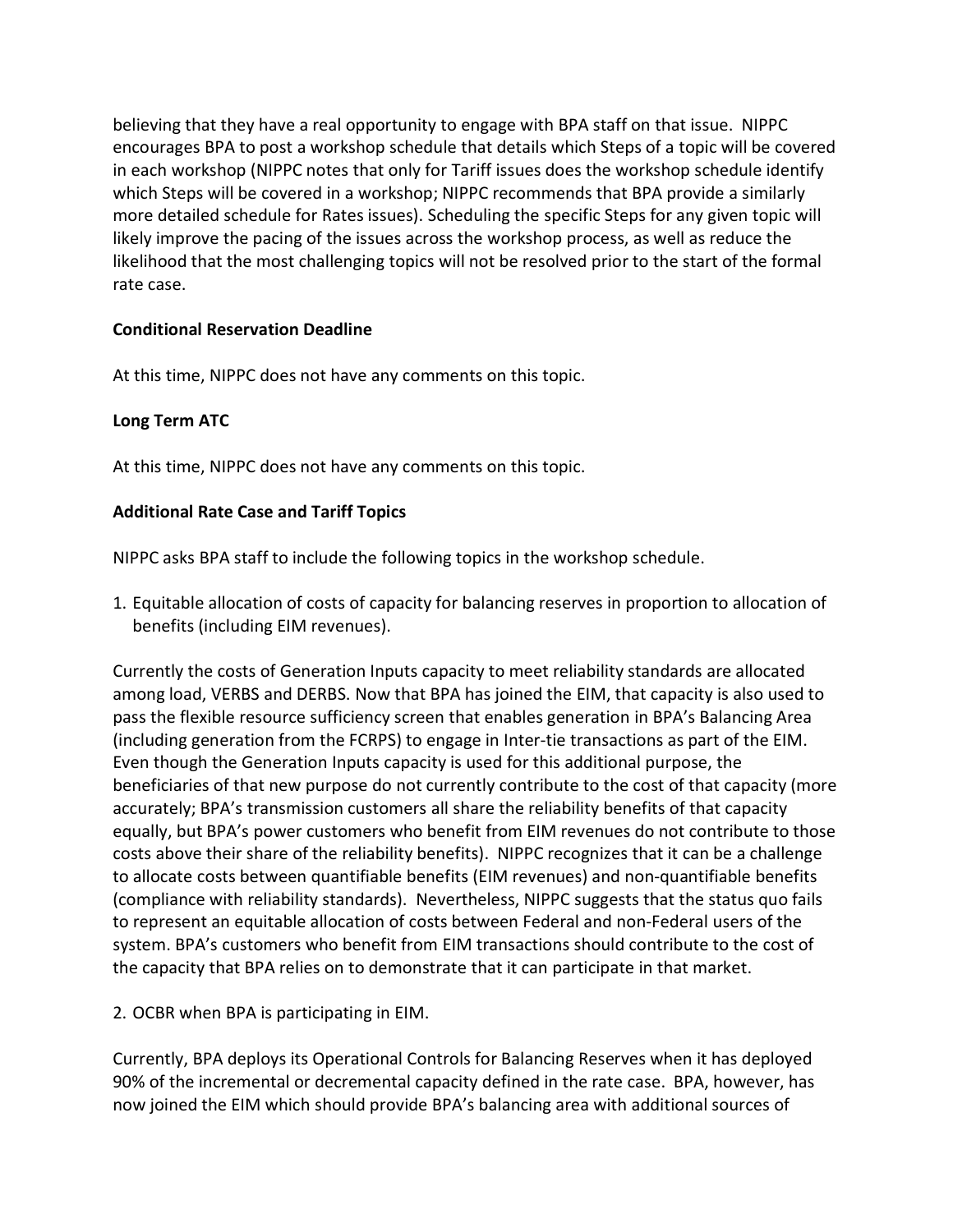balancing capacity from its neighbors above the quantity of FCRPS capacity defined in the rate case. NIPPC is particularly concerned with the potential scenario where BPA limits INCs or DECS to generators on its system when it is also exporting energy to the EIM. NIPPC requests a workshop to consider whether, to what extent, or in what specific circumstances OCBR remains appropriate now that BPA has joined the EIM and has access to balancing reserve capacity across a significantly larger geographic footprint.

As a threshold matter, NIPPC asks BPA to collect specific data for review in these workshops to determine how the EIM impacts OCBR. At the very least, BPA should collect and retain data regarding its EIM transactions (quantity, price and duration) during the hours in which it triggers OCBR.

## 3. OMP and Impact of EIM

Under certain circumstances, BPA deploys its oversupply management protocol. During periods of high stream flows, BPA retains the option of substituting its own hydro generation for its customers' generation. NIPPC suggests that BPA's successful entry into the Western Energy Imbalance Market represent sufficiently changed conditions to revisit whether this protocol remains necessary. NIPPC suggests that one of the underlying justifications for the policy that BPA does not have an adequate market to sell its surplus generation under the defined conditions — no longer applies now that BPA has formally joined the EIM. At the very least, NIPPC believes that BPA should revise Section 1 of Attachment P to specify the actions it will take as part of the EIM prior to implementing OMP.

4. Revise BPA's Attachment K to incorporate best local transmission planning processes as identified in the Department of Energy's comments to the FERC ANOPR on Transmission Planning.

As BPA frequently notes, BPA operates 15,000 circuit miles of transmission located across nine states representing 75% of the transmission grid that serves the Pacific Northwest. BPA is effectively a regional transmission planning entity all on its own, notwithstanding any formal NERC certification.

Attached is a copy of the Department of Energy's (DOE) comments to FERC on its ANOPR on Transmission Planning. In its ANOPR, FERC identified a wide range of reasons why it believed that existing transmission planning requirements failed to achieve just and reasonable transmission rates. In the ANOPR, FERC sought comments on potential reforms to the transmission planning process. The DOE comments to the ANOPR include a broad range of reforms that the various National Laboratories argued would improve the existing transmission planning process. NIPPC recognizes that FERC recently issued a Notice of Proposed Rulemaking on a narrower set of issues and that FERC is still far from formalizing any reforms on transmission planning. Nevertheless, NIPPC encourages BPA to consider the specific reforms proposed by the National Laboratories to identify those it can implement on a voluntary basis in advance of a formal rule.